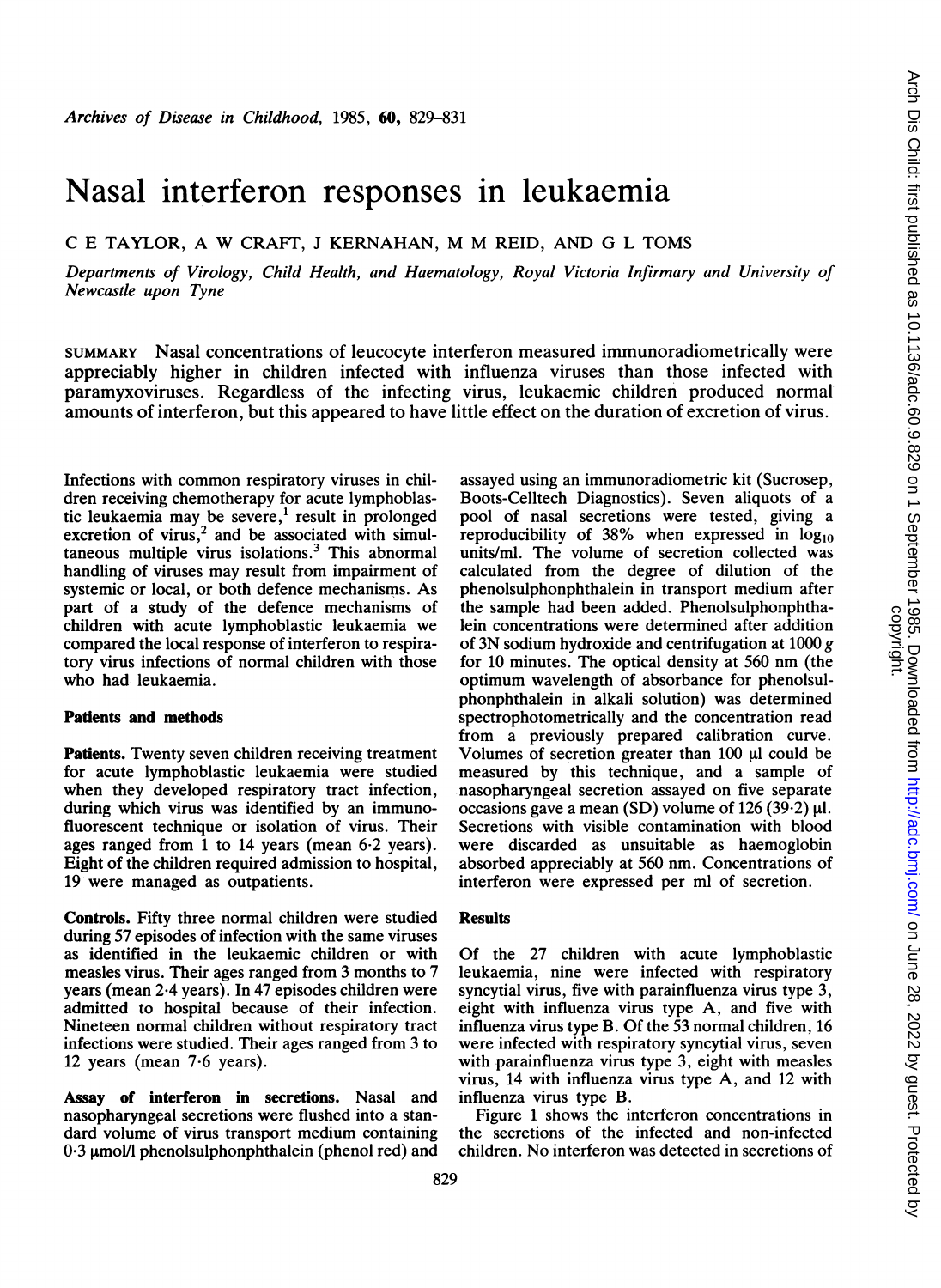

Fig 1. Alpha interferon IFN concentrations during infection with common respiratory viruses in the nasopharyngeal secretions of normal children and children receiving treatment for leukaemia.

ALL=Children with acute lymphoblastic leukaemia. RS=Respiratory syncytial virus.  $\bullet =$ Log<sub>10</sub> units/ml interferon in secretions determined by the immunoradiometric method.  $\blacktriangledown =$ Maximum possible titre of interferon in secretion consistent with a negative result when diluted secretions were titrated by immunoradiometry. A=Minimum possible titre of interferon in secretion consistent with titre obtained on titration of diluted secretions by immunoradiometry where the dilution factor was undetermined but greater than 1:10.

the 19 children without respiratory tract infections. Secretion from another child was thick and copious, suggesting a recent respiratory infection, but no virus was isolated. This secretion was positive with  $2.0$  log<sub>10</sub> units/ml of interferon. Interferon concentrations associated with the paramyxoviruses, respiratory syncytial virus and parainfluenza virus type 3 were noticeably lower than those with the orthomyxoviruses, influenza virus types A and B. Children with measles also had low concentrations of interferon.

There was no difference between interferon concentrations in the secretions of children with acute lymphoblastic leukaemia and normal children infected with the same virus. No correlation was seen between the age of the children and interferon concentrations, but there was a trend for children admitted to hospital with acute lymphoblastic leukaemia to have higher interferon concentrations than outpatients.

Sequential nasopharyngeal secretions were obtained from eight children with acute lymphoblastic leukaemia and viral infections. Throughout the course of their illness viral antigens could be detected in their secretions by immunofluorescence, and virus was isolated from all specimens from the children infected with respiratory syncytial virus and influenza B virus and from one child infected with influenza virus type A. One child infected with influenza virus type B died. Figure 2 shows the interferon concentrations found in the secretions from these children.

### **Discussion**

The immunoradiometric technique that we used detects specifically alpha <sup>1</sup> interferon, a predominant subtype produced after viral stimulation of peripheral blood leucocytes.4 Our study showed